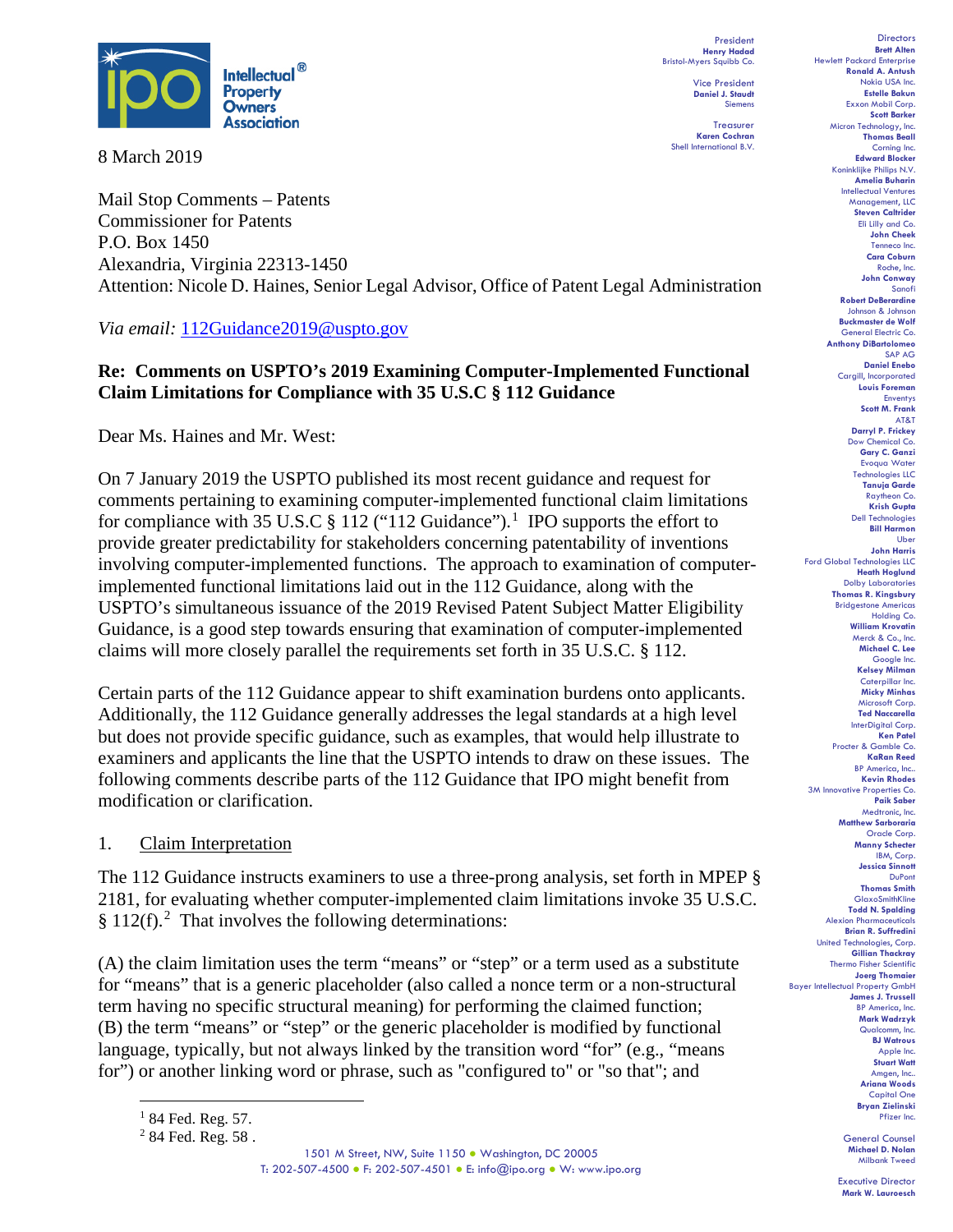(C) the term "means" or "step" or the generic placeholder is not modified by sufficient structure, material, or acts for performing the claimed function.

Significant practical problems are likely to result from broad application of this approach because the evaluations undertaken in steps (A) and (C) of the three-prong analysis are described primarily by referencing case law that will be challenging to apply correctly in the limited time budgeted to examiners. We are concerned that examiners' application of the three-prong analysis will not be consistent and that it will not be consistently applied elsewhere in the USPTO outside the examining corps. A lack of consistency will in turn make it difficult for IPO members to draft applications whose claim limitations will be interpreted in predictable ways (whether the intent is to invoke  $§$  112(f) or not).

Step (A) of the three-prong analysis, for instance, is susceptible to arbitrary determinations. Although using the term "means" will lead to a predictable determination at step (A) that the analysis should continue to step (B), the 112 Guidance does not describe situations where alternative terminology will be interpreted by the USPTO as a "substitute" for the term "means," a "nonce term" or a "non-structural term having no specific structural meaning." The 112 Guidance states that "a substitute term can act as a generic placeholder for the term 'means' where that term would not be recognized by one of ordinary skill in the art as being sufficiently definite structure for performing the claimed function." MPEP § 2181 further states both that "[f]or a term to be considered a substitute for 'means,' and lack sufficient structure for performing the function, it must serve as a generic placeholder and thus not limit the scope of the claim to any specific manner or structure for performing the claimed function" and that "[t]he examiner must carefully consider the term in light of the specification and the commonly accepted meaning in the technological art."

Although the discussion of step (A) might be consistent with the case law on this point, it is not particularly helpful for understanding how examiners will reach determinations under step (A). For instance, it is unclear how to know when one of ordinary skill in the art would recognize a term as "sufficiently definite structure," as sufficiency of definiteness appears to be a legal determination under § 112(b), not a factual one. Moreover, there is no explanation of what constitutes a "specific manner or structure for performing the claimed function." Additionally, there is no explanation of how much factual support must be presented to establish the "commonly accepted meaning in the technological art." Finally, there is no discussion of how an Office Action should explain the basis for the determination, which might cause the issuance of Office Actions that lack any explanation. As a result, evaluations under step (A) are likely to be performed in a different way and with a different level of detail by each patent examiner.

In view of all of these issues, IPO suggests that the 112 Guidance be supplemented with detailed examples in which the USPTO does and does not interpret a non-"means" term as a generic placeholder. Doing so will introduce more predictability into examiners' analysis and will enable applicants to draft applications presenting fewer hard-to-parse claim limitations.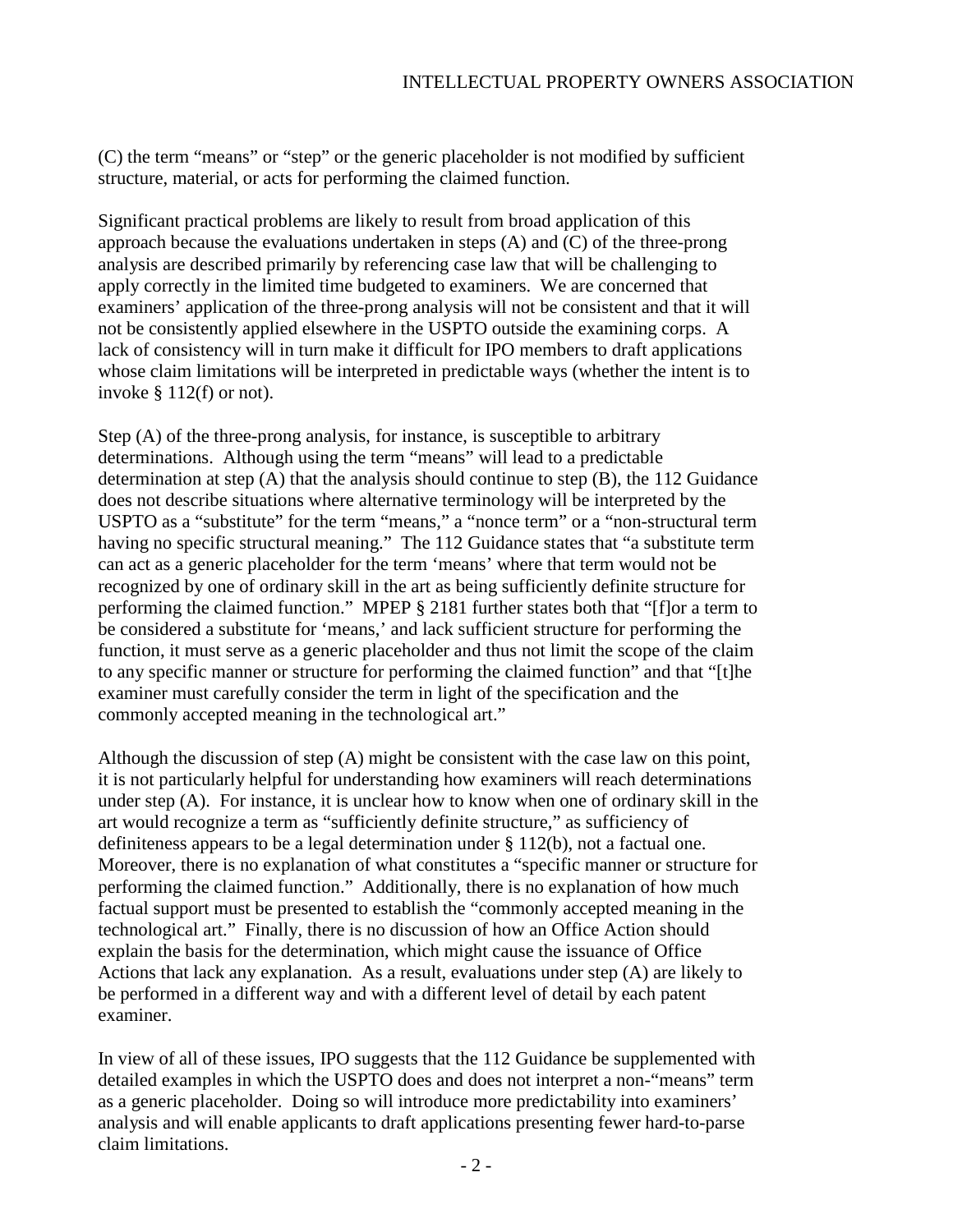Step (C) presents similar problems, because it is unclear what amount of "structure, material, or acts" will be considered "sufficient" to avoid a  $\S 112(f)$  invocation. IPO suggests that the USPTO supplement the guidance to provide detailed examples that delineate the difference between sufficient and insufficient recitations of structure, material, or acts in a claim.

Separately, IPO notes several comments in the 112 Guidance that appear to suggest that examiners should draw inferences concerning an applicant's position regarding invocation of § 112(f) from the response (or lack thereof) of an applicant to statements made in an Office Action. For instance, the 112 Guidance states that "[i]n response to the Office action, if applicant does not want to have the claim limitation interpreted under 35 U.S.C. 112(f), applicant may: (1) Present a sufficient showing to establish that the claim limitation recites sufficient structure to perform the claimed function so as to avoid interpretation under 35 U.S.C. 112(f); or (2) amend the claim limitation in a way that avoids interpretation under 35 U.S.C. 112(f) (e.g., by reciting sufficient structure to perform the claimed function)."<sup>[3](#page-2-0)</sup> Similarly, the 112 Guidance states that "[i]f the applicant disagrees with the examiner's interpretation of the claim limitation, the applicant has the opportunity during the application process to present arguments, and amend the claim if needed, to clarify whether  $\S 112(f)$  applies."<sup>[4](#page-2-1)</sup>

In view of these statements, it is possible that a failure to contest a  $\S 112(f)$  invocation determination made in an Office Action will be viewed by an examiner as tacit acceptance of the Office's position regarding invocation of § 112(f). But in many cases, invocation of § 112(f) is not relevant to any of the rejections presented in an Office Action, or not relevant to the traversal of the rejections presented in an Office Action. Where discussion of a § 112(f) invocation determination is not relevant to resolution of the rejections, no inference should be drawn.

Practical problems would result from the USPTO drawing inferences regarding applicant intent from a failure to respond to a statement in an Office Action concerning § 112(f) invocation. Such determinations are not appealable, so disagreements about § 112(f) invocation cannot be adjudicated by the PTAB unless the § 112(f) invocation is relevant to adjudicating the propriety of a rejection. Moreover, the 112 Guidance specifically, and correctly, notes that "[a]pplication of 35 U.S.C. § 112(f) is driven by the claim language, *not by applicant's intent or mere statements to the contrary*."*[5](#page-2-2)* Thus, even if the applicant has an affirmative belief concerning whether a claim limitation invokes § 112(f), whether an applicant responds on the record regarding that invocation determination is not, in and of itself, relevant to the legal question. For these reasons, IPO requests that the USPTO clarify its guidance to make clear that the

<span id="page-2-0"></span> <sup>3</sup> 84 Fed. Reg. 59.

<sup>4</sup> 84 Fed. Reg. 61

<span id="page-2-2"></span><span id="page-2-1"></span><sup>5</sup> *Id.* (emphasis added). Indeed, Judge Newman noted as much in the *Williamson* case. *Williamson v. Citrix*, 792 F. 3d 1339, 1359 (Fed. Cir. 2015) (en banc) (Newman, dissenting) ("With today's en banc change of law, as the case *sub judice* illustrates, everyone must guess whether the claimed 'module' is claimed as a function or an apparatus or something else, and whether it is to be limited by the 'structure, material, or acts described in the specification and equivalents thereof.'").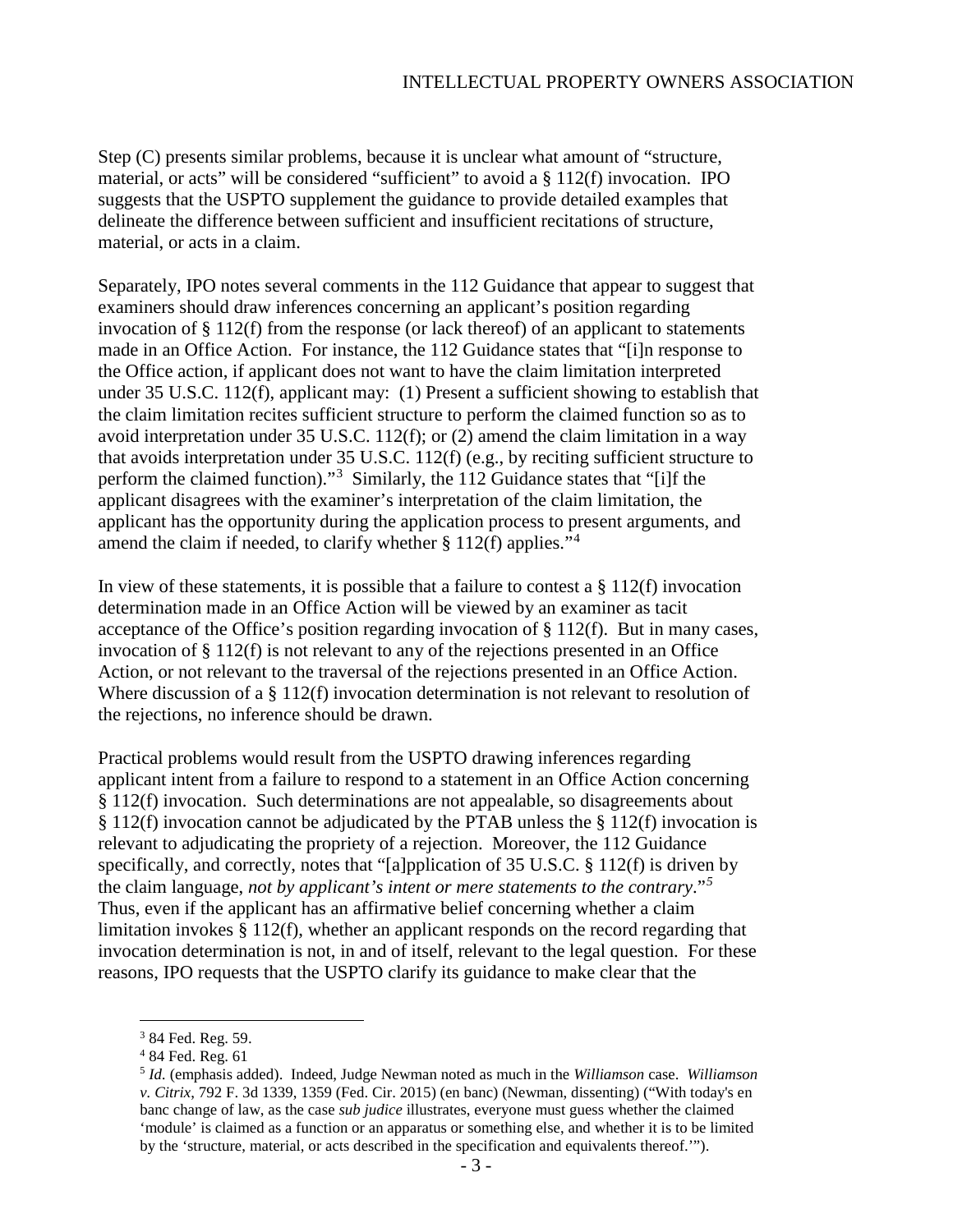existence of applicant statements regarding propriety of a § 112(f) invocation should not be used to infer applicant intent or acquiescence regarding that issue.

### 2. Indefiniteness Under § 112(b)

In addressing compliance of computer-implemented claim limitations with respect to indefiniteness requirements under 35 U.S.C. § 112(b), the 112 Guidance emphasizes more recent Federal Circuit opinions than current MPEP guidance to support that, for computer-implemented functional claim limitations, (1) the relevant patent specification must disclose an algorithm for performing all the claimed functions, and (2) when the specification discloses an algorithm that provides sufficient structure for some but not all of the claimed functions, then the claim is rejected as indefinite.<sup>[6](#page-3-0)</sup>

The 112 Guidance makes clear that "a person of ordinary skill in the art plays no role whatsoever in determining whether an algorithm must be disclosed as structure for a functional claim element."<sup>[7](#page-3-1)</sup> However, the 112 Guidance further states that "[t]he sufficiency of the algorithm is determined in view of what one of ordinary skill in the art would understand as sufficient to define the structure and make the boundaries of the claim understandable."[8](#page-3-2)

The 112 Guidance, however, does not adequately instruct patent examiners with regard to when an algorithm expressed in the specification provides sufficient structure for multiple claimed functions, especially when one of the claimed functions might be directed to structure that would be known to one of ordinary skill in the art. For example, a claimed function of "storing an identified parameter in memory" might be one of multiple necessary computer-implemented claim limitations of a claim as a whole. It is unclear if citing a computer-implemented claim limitation in the specification or a flow chart in the figures is sufficient in view of what one of ordinary skill in the art would understand as sufficient.

To help clarify this potential ambiguity, IPO suggests that the USPTO supplement the discussion with examples of what "one of ordinary skill in the art would understand as sufficient to define the structure and make the boundaries of the claim understandable."

#### 3. Written Description Under § 112(a)

The 112 Guidance on written description could be improved by providing examples related to software inventions to clarify the application of new cases that have issued since the prior guidelines issued in 2011. The 2011 guidelines on written description focused on the unpredictable arts, where it can be difficult to predict whether or not the disclosure of one or a few species showed that the inventor has possession of the genus. Software is a more predictable art, which should result in a lower requirement for showing possession of a claimed genus based on disclosure of one or a few species.

<span id="page-3-0"></span> <sup>6</sup> *See* 84 Fed. Reg. 60 (citing *Advanced Ground Information Sys., Inc.* v. *Life360, Inc.,* 830 F.3d 1341 (Fed. Cir. 2016) and *Media Rights Techs., Inc.* v. *Capital One Financial Corp.,* 800 F.3d

<span id="page-3-1"></span><sup>1366, 1374 (</sup>Fed. Cir. 2015)).

<sup>7</sup> *See* 84 Fed. Reg. 60 (citing *EON Corp. IP Holdings LLC* v. *AT&T*

*Mobility LLC,* 785 F.3d 616, 623 (Fed. Cir. 2015)).

<span id="page-3-2"></span><sup>8</sup> 84 Fed. Reg. 60.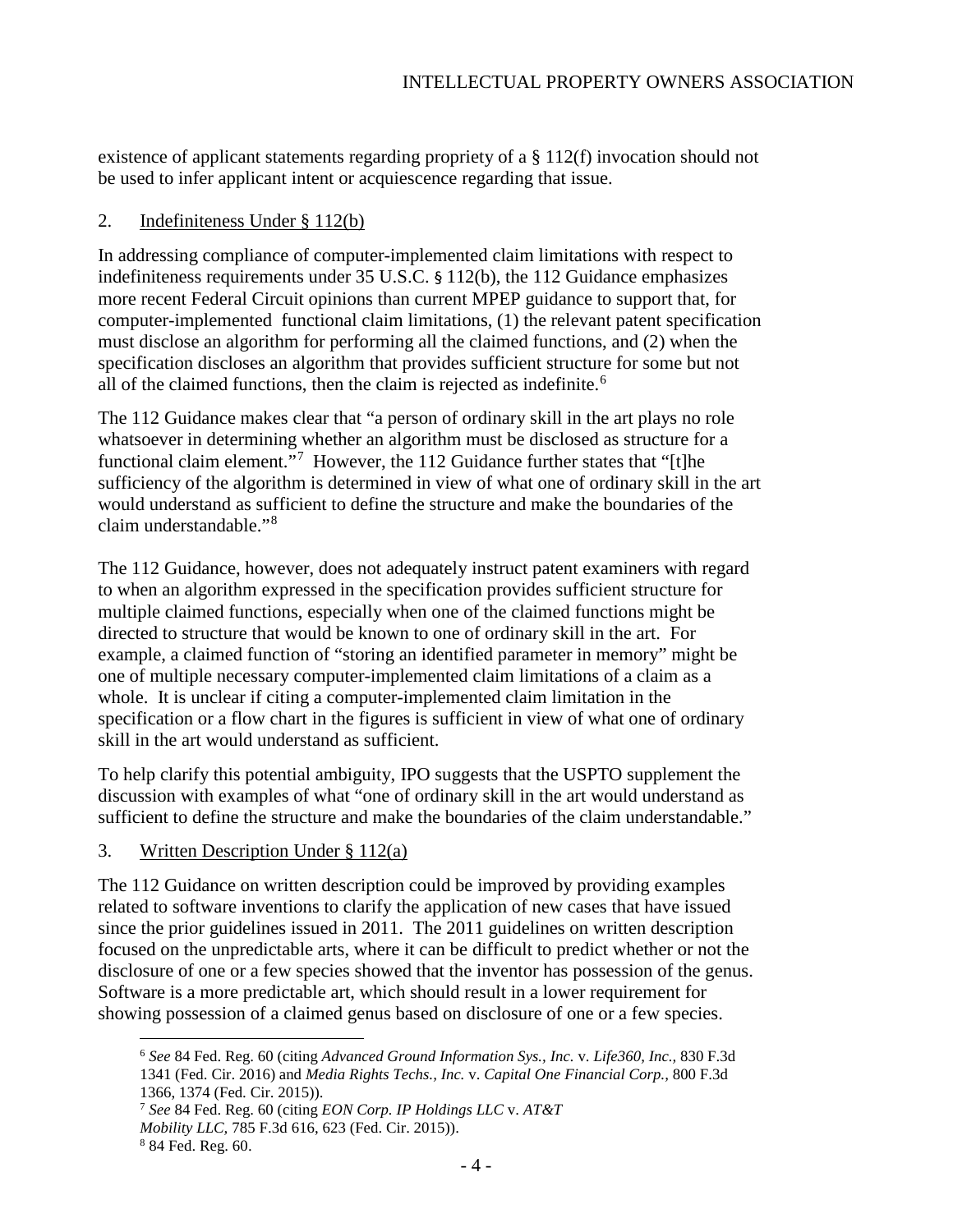The 112 Guidance, by delving deeply into case law, might cause the same confusion that prior subject matter eligibility section 101 guidance caused by requiring examiners to understand and synthesize the case law to properly examine applications for written description. A simple test, similar to the test in the section 101 guidance, should be utilized for the predictable arts. For example, examiners should first look at each element and determine whether or not the functions recited therein are fairly well known in the art. Then examiners should look at elements that include functions that do not seem well known. If an algorithm is disclosed for such elements, there is no issue with written description. If an algorithm is not disclosed, then the claim element should be evaluated more closely by searching the specification for some description that shows possession.

The 112 Guidance states that "[t]he level of detail required to satisfy the written description requirement varies depending on the nature and scope of the claims and on the complexity and predictability of the relevant technology. Information that is well known in the art need not be described in detail in the specification." This statement is helpful, but it should be made clear by example what is meant by information that is well known in the art. For example, a claim element that recites: "storing data" should not be rejected based on lack of written description.

*Vasudevan*<sup>[9](#page-4-0)</sup> is cited several times in the 112 Guidance at a high level of generality. An example should be provided pointing out that the element at issue in *Vasudevan* related to "accessing disparate databases," which was found by the district court not to satisfy the written description requirement. The element in question was not a conventional element such as "storing data." Rather, expert testimony was required in reversing the decision of invalidity at the summary judgment stage. This case should not be emphasized in the 112 Guidance to infer that all elements should be subjected to a rigorous analysis for compliance with the written description requirement. Only those elements that are not well known should be subjected to a rigorous analysis for compliance with the written description requirement.

The citation to *Rivera*<sup>[10](#page-4-1)</sup> and characterization of its holding might also cause confusion in the examining corps and could lead to overuse of written description rejections. The discussion of *Rivera* infers that describing a pod in the specification and claiming a container does not constitute possession of the broader term "container," but the case is more involved that that characterization. As noted in the decision, "(1) every embodiment and teaching in the specification shows the 'pod' and the cartridge or container as distinct elements; (2) the distinction of the 'pod' from the cartridge or container is fundamental to the problem and solution taught in the specification; and (3) the embodiments shown in the specification would not work without a separate filter." The *Rivera* discussion should be clarified or supported with examples that demonstration that it is not a simple case of a pod being a species of a container and not sufficient to show possession of the generic container. Absent such clarification,

<span id="page-4-0"></span> <sup>9</sup> *Vasudevan Software, Inc., v. MicroStrategy, Inc.*, 782 F.3d 671 (Fed. Cir. 2015).

<span id="page-4-1"></span><sup>10</sup> *Rivera v. Int'l Trade Comm'n*, 857 F. 3d 1315 (Fed. Cir. 2017).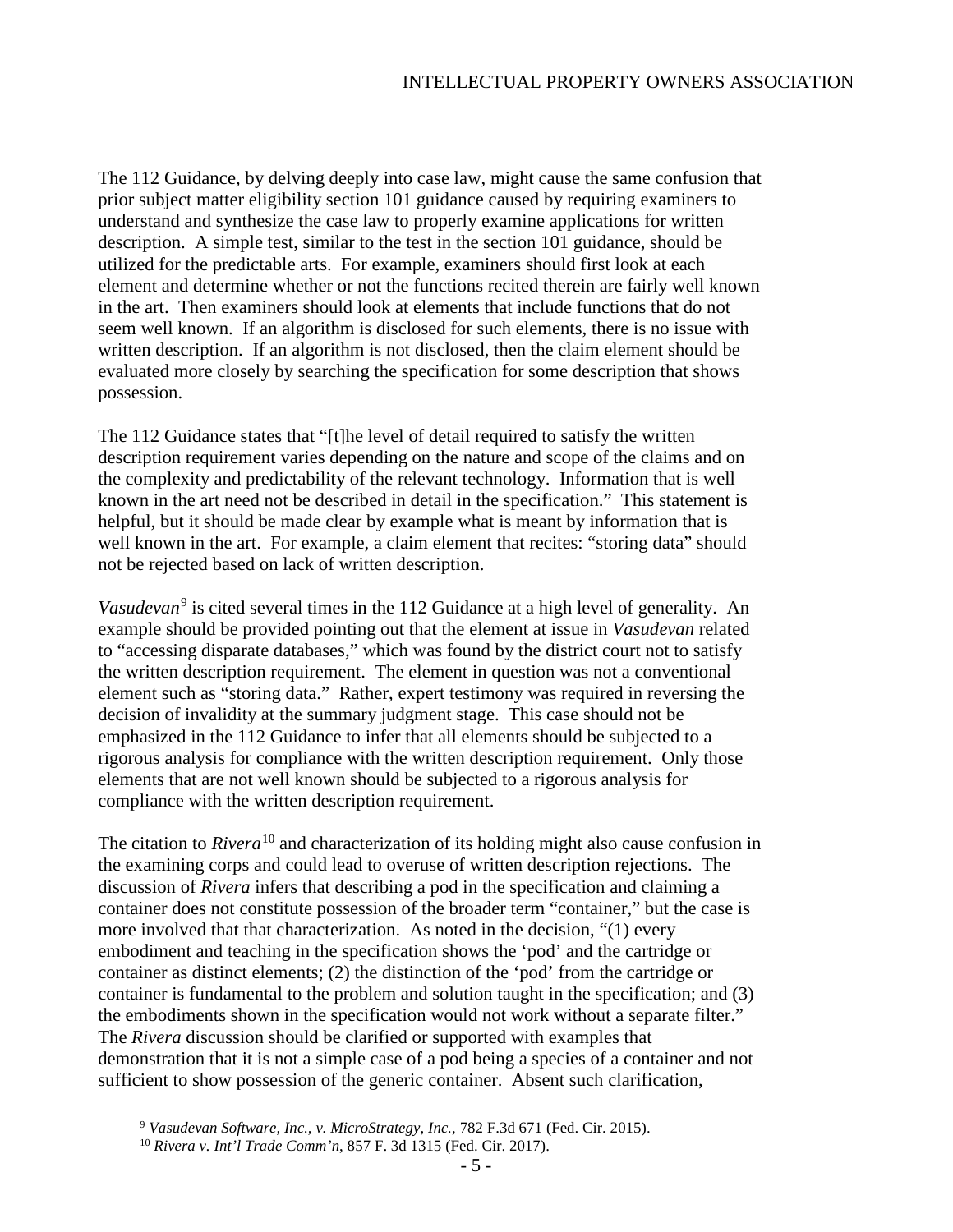examiners might broadly interpret the discussion to reject claim elements that should not be rejected.

### 4. Enablement Under § 112(a)

The 112 Guidance also cites *Vasudevan[11](#page-5-0)* with regard to enablement. In *Vasudevan*, the claims were directed to accessing disparate databases and the Federal Circuit explained that ''[a] claim is sufficiently enabled even if 'a considerable amount of experimentation' is necessary, so long as the experimentation 'is merely routine, or if the specification in question provides a reasonable amount of guidance with respect to the direction in which the experimentation should proceed."<sup>[12](#page-5-1)</sup> IPO believes that *Vasudevan* is cited as a teaching example of how to apply the *Wands* factors to computer-implemented functions, but the 112 Guidance should clarify that *Vasudevan*  does not change the *Wands* factors with regard to undue experimentation.

The enablement discussion also cites the recent *Boston Univ. v. Everlight Elecs. Co..*[13](#page-5-2) for the premise that the specification need not disclose what is well known in the art, particularly "with respect to computer-implemented inventions due to the high level of skill in the art and the similarly high level of predictability in generating programs to achieve an intended result without undue experimentation." IPO notes, however, that *Boston Univ.* involved the deposition of layers in LEDs (i.e., not necessarily a computerimplemented invention). Unless the USPTO believes that *Boston Univ.* changes the extent to which well-known features must be disclosed in the specification, IPO respectfully submits that the previously cited *Auto. Techs. Int'l, Inc. v. BMW of N. Am., Inc.*<sup>[14](#page-5-3)</sup> is a more appropriate case to cite for computer-implemented functions.

# 5. Request for Training Examples Applying the 112 Guidance

In the future, the USPTO could further improve the 112 Guidance by providing training examples. For example, the USPTO could create a set of examples specific to claim interpretation, indefiniteness, written description, and enablement. For simplicity, the USPTO might repurpose some of the examples used in the Section 101 Subject Matter Eligibility Guidance.

With respect to claim interpretation, IPO suggests that the USPTO include training examples of what is a sufficient level of structure to trigger plain meaning vs. § 112(f) interpretation. Page 14 of the 112 Guidance states that "A computer-implemented functional claim may also be indefinite when the three-prong analysis for determining whether the claim limitation should be interpreted under 35 U.S.C. 112(f) is inconclusive because of ambiguous words in the claim." In a typical situation, the examiner should be able to determine whether the claim term is properly interpreted by applying § 112(f) or plain meaning. If the examiner cannot make the determination conclusively, this could have some bearing on a § 112(b) analysis, but the examiner

 <sup>11</sup> *Supra* note 6.

<span id="page-5-2"></span><span id="page-5-1"></span><span id="page-5-0"></span><sup>12</sup> *Id*. at 684 (quoting *In re Wands*, 858 F.2d 731, 737 (Fed. Cir. 1988)).

<sup>13</sup> 896 F.3d 1357 (Fed. Cir. 2018).

<span id="page-5-3"></span><sup>14</sup> 501 F.3d 1274 (Fed. Cir. 2007)